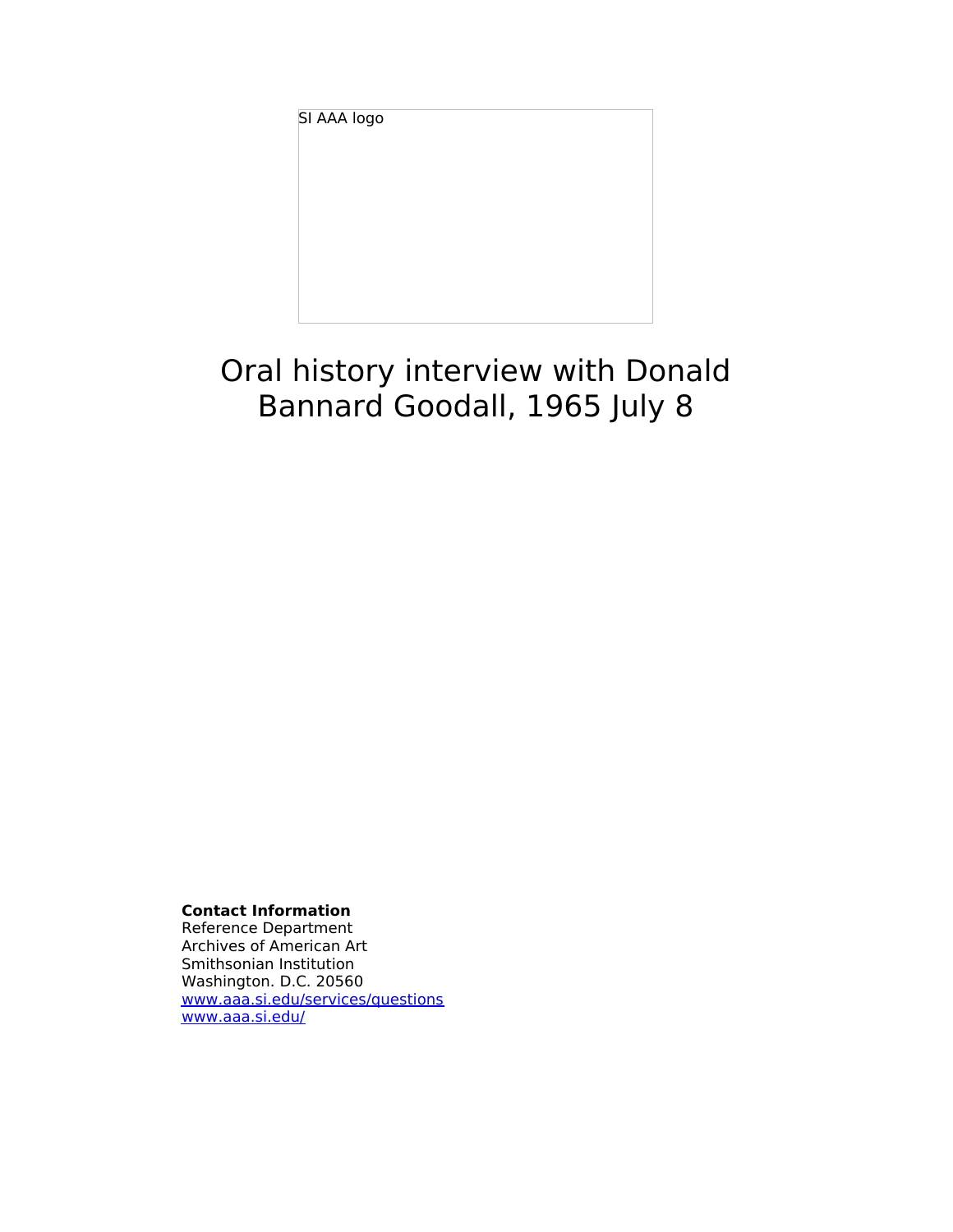## **Transcript**

## **Preface**

The following oral history transcript is the result of a recorded interview with Donald B. Goodall on July 8, 1965. The interview took place in Austin, Texas, and was conducted by Sylvia Glidden Loomis for the Archives of American Art, Smithsonian Institution. This interview is part of the Archives of American Art's New Deal and the Arts project.

The original transcript was edited. In 2022 the Archives created a more verbatim transcript. Additional information from the original transcript that seemed relevant was added in brackets and given an –Ed. attribution. This transcript has been lightly edited for readability by the Archives of American Art. The reader should bear in mind that they are reading a transcript of spoken, rather than written, prose.

## **Interview**

SYLVIA LOOMIS: This is an interview with Mr. Donald B. Goodall, director of the College of Fine Arts, University of Texas at Austin on July 8, 1965. The Interviewer is Mrs. Sylvia Loomis of the Santa Fe office of the Archives of American Art. And the subject to be discussed is Mr. Goodall's participation in the Federal Art Project as director of a WPA community art center in Utah during the 1930s and '40s. What town was that in Utah?

DONALD GOODALL: The town was Salt Lake City, Utah.

SYLVIA LOOMIS: Oh, mm-hmm [affirmative]. But first, Mr. Goodall, would you tell us something about yourself—

DONALD GOODALL: Yes.

SYLVIA LOOMIS: —where you were born and where you received your art education.

DONALD GOODALL: Let's start with the present. I am chairman of the Department of Art and director of the University Art Museum and acting dean [laughs] of the College of Fine Arts at the University of Texas at this point.

SYLVIA LOOMIS: Mm-hmm [affirmative].

SYLVIA LOOMIS: I went to Salt Lake City in 1938 from graduate study at the University of Chicago. I was stimulated to that decision by having met a very inspiring person, Holger Cahill, through chance and in an artist's studio on the North side of Chicago. I set aside a doctoral fellowship at the University of Chicago to go to San Francisco for an in-training period for directors of the—within the Art Center Program of the WPA Federal Art Project.

In San Francisco, I met Donald Bear, the regional director for the western area, Joe Danysh of San Francisco, a man named Alan [ph], and numerous other of the San Francisco Project artists, some of whom I came to know later. After a preparatory period and a visit to the Art Center Project in Salem, Oregon—which was, at that time, directed by a man named Charles Bow Clear, C-L-E-A-R—I went to Salt Lake City, Utah where at 59 South State Street an old office building was in the process of reconstruction. The purpose of the reconstruction was to affect a building of four stories, two of—four stories and a basement. The basement and two stories were devoted to the central activities of the Federal Art Project in Utah, but most particularly to the art center itself. The upper stories included the Utah Music Project for which there was a rehearsal hall, otherwise the auditorium and activity hall for all projects.

SYLVIA LOOMIS: When did you go there, by the way?

DONALD GOODALL: 1938, fall. September as I remember it.

SYLVIA LOOMIS: And was it—was the art center actually in operation at that point?

DONALD GOODALL: No. It was just—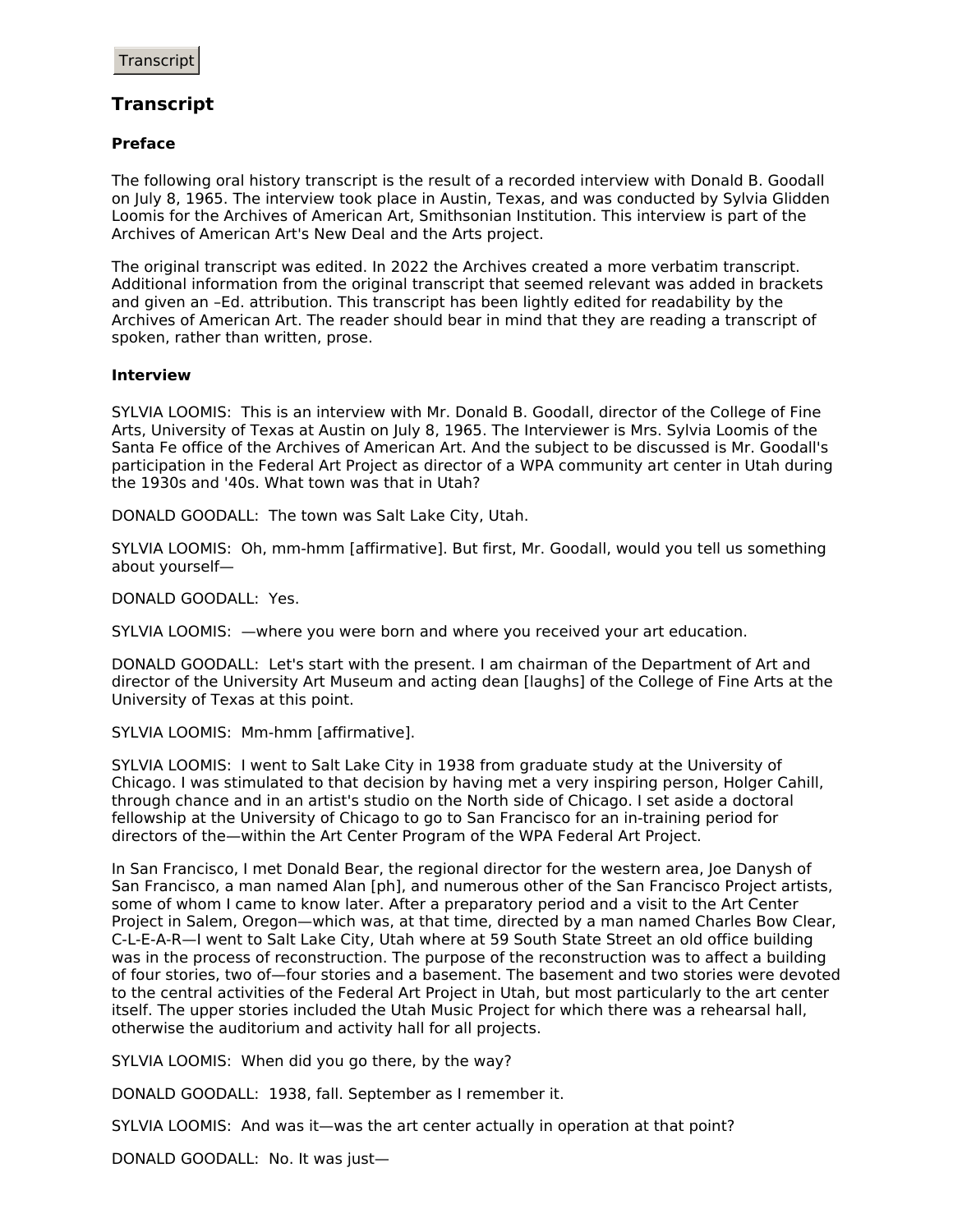SYLVIA LOOMIS: Oh, I see—[Cross talk.]

DONALD GOODALL: —in the process of being brought together.

SYLVIA LOOMIS: Mm-hmm [affirmative].

DONALD GOODALL: The top floor was given over to the Federal Writers' Project, which ultimately produced the Utah Guidebook. The supporting agency—the community agency, which represented let's say the sponsor in Utah was the Utah State Institute of Fine Arts. This was a state agency whose structure was similar to that of the state Highway Department. It had been, however, almost defunct for a number of years. Its principal activity being to hold annual exhibitions.

SYLVIA LOOMIS: Of the artists of Utah?

DONALD GOODALL: Of the artists of Utah. The Utah State Institute of Fine Arts was extraordinarily well adapted in its structure to sponsorship of a government project, for the language describing it was sufficiently loose so that when legislative appropriation was requested—and this appropriation was supported by a major private utility, incidentally, as well as other elements in the community—it was possible to increase the state appropriation for the arts, that is for sponsorship of the arts, without the difficulty of procedural limitation.

[00:05:20]

SYLVIA LOOMIS: Was there a certain percentage of the costs that were paid by the—

DONALD GOODALL: There was a percentage. And I don't remember at this point. Local support was materially increased.

SYLVIA LOOMIS: Mm-hmm [affirmative].

DONALD GOODALL: Now, it should—it is important at this point to mention that the seminal figure behind the development in Utah was a man named Gail Martin [ph] of Salt Lake City. Gail Martin [ph] was the critic of art, music, and theater for the then leading newspaper. Certainly the leading newspaper as far as the Church of Latter Day Saints was concerned, the Deseret News. It was a very influential paper.

I think all of us came there, really, as the result of the energetic groundwork which Gail Martin [ph] had done. He is since deceased. He was principally interested in music but gave much attention to the art movement.

SYLVIA LOOMIS: Well, what had you done in the art field before—

DONALD GOODALL: Before coming to Utah?

SYLVIA LOOMIS: —coming there? Mm-hmm [affirmative].

DONALD GOODALL: Well, let's see, I suppose I spent most of my life being a student, having gone to the universities of Oregon and Chicago where I took bachelor's and master's degrees. I studied painting at the School of the Art Institute in Chicago and had spent quite a little time painting. So, that I arrived in Utah freighted with the wisdom which was available to us through schools and universities and very little practical experience.

However, I might say that I had grown up in the packing industry and had—where I started at the age of 14, and had worked with crews, worked with production groups, from that time and had had quite a lot of experience working with crafts personnel and unskilled labor.

SYLVIA LOOMIS: Were you born in Chicago?

DONALD GOODALL: Oh, no. I'm a—was born in Los Angeles—

SYLVIA LOOMIS: Oh.

DONALD GOODALL: —and went to school in Oregon. Brought up in Oregon.

SYLVIA LOOMIS: Mm-hmm [affirmative].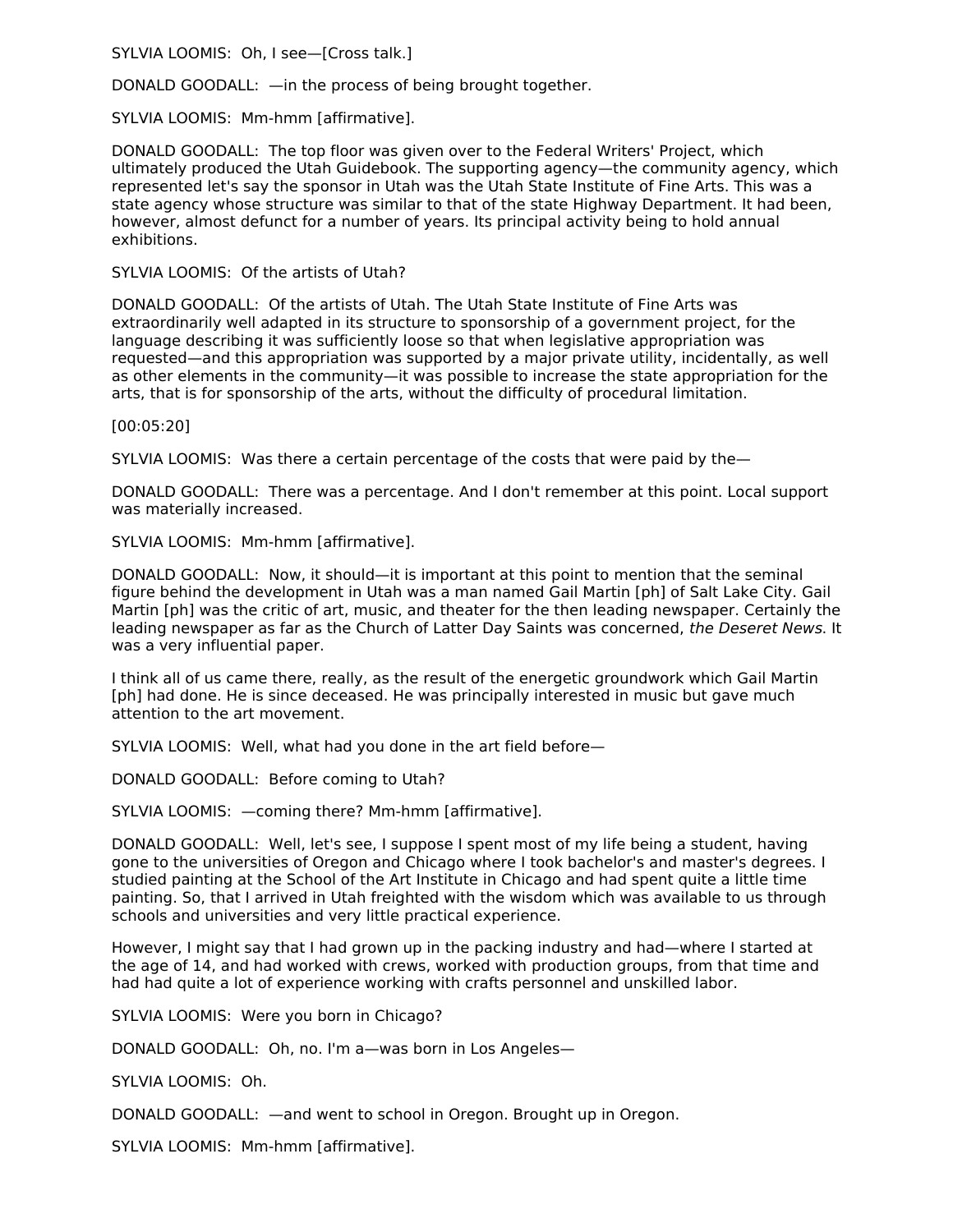DONALD GOODALL: Would you like to hear more about the art center project [laughs]?

SYLVIA LOOMIS: Oh, definitely. As we just want to—

DONALD GOODALL: Okay.

SYLVIA LOOMIS: —get you—

DONALD GOODALL: Right.

SYLVIA LOOMIS: —get you set first.

DONALD GOODALL: I'm going to struggle now, and probably inaccurately, for facts.

SYLVIA LOOMIS: Well, now the things that we particularly like to know, your immediate superiors and how many people were involved in this art center?

DONALD GOODALL: Okay.

SYLVIA LOOMIS: We'll start out with—

DONALD GOODALL: Now—

SYLVIA LOOMIS: —that.

DONALD GOODALL: —let's see. The immediate supervisor of the division of the WPA, of which the Federal Art Project was a segment, was Ruby [S.] Garrett. An extraordinarily effective and able administrator. Apparently, all the cultural projects came under her purview. The project administration had a state administrator, Mr. Elzy J. Bird, who was a Utahan.

SYLVIA LOOMIS: What was that first name?

DONALD GOODALL: It's E-L-Z-Y. I functioned as assistant state administrator, director of the art center, and shortly as executive secretary of the State Institute of Fine Arts. So, that we had you see, a person of one person a kind of connecting factor—

SYLVIA LOOMIS: Liaison.

DONALD GOODALL: —between state and—

SYLVIA LOOMIS: Yes.

DONALD GOODALL: —government. And that proved helpful to us in centering our figures in one office. Mr. Bird was largely responsible for the projects such as frescoes.

[00:10:08]

Among the projects which the artists under his supervision completed was the great large-scale painting of pictographic figures from southeastern Utah, which was ultimately used by the Museum of Modern Art in its Indian Art Show.

#### SYLVIA LOOMIS: Oh.

DONALD GOODALL: And that project was directed on the ground by the painter Lynn Fawcett [ph],, who had, before that, been connected with the administrative group at the Art Students League in New York. Lynn, being particularly effective in large scale painting, was able to work with our artists rather satisfactorily.

SYLVIA LOOMIS: Did they work directly from the pictographs, do you know? Or from photographs?

DONALD GOODALL: No. We loaded a carload full of artists and sent them down into southeast Utah— station—what passed for a station wagon at that point.

SYLVIA LOOMIS: Mm-hmm [affirmative].

DONALD GOODALL: And they were nearly flooded out a couple of times. That's a flash flood area. And they were very fortunate to get their picture [inaudible] [laughs]. They took it back to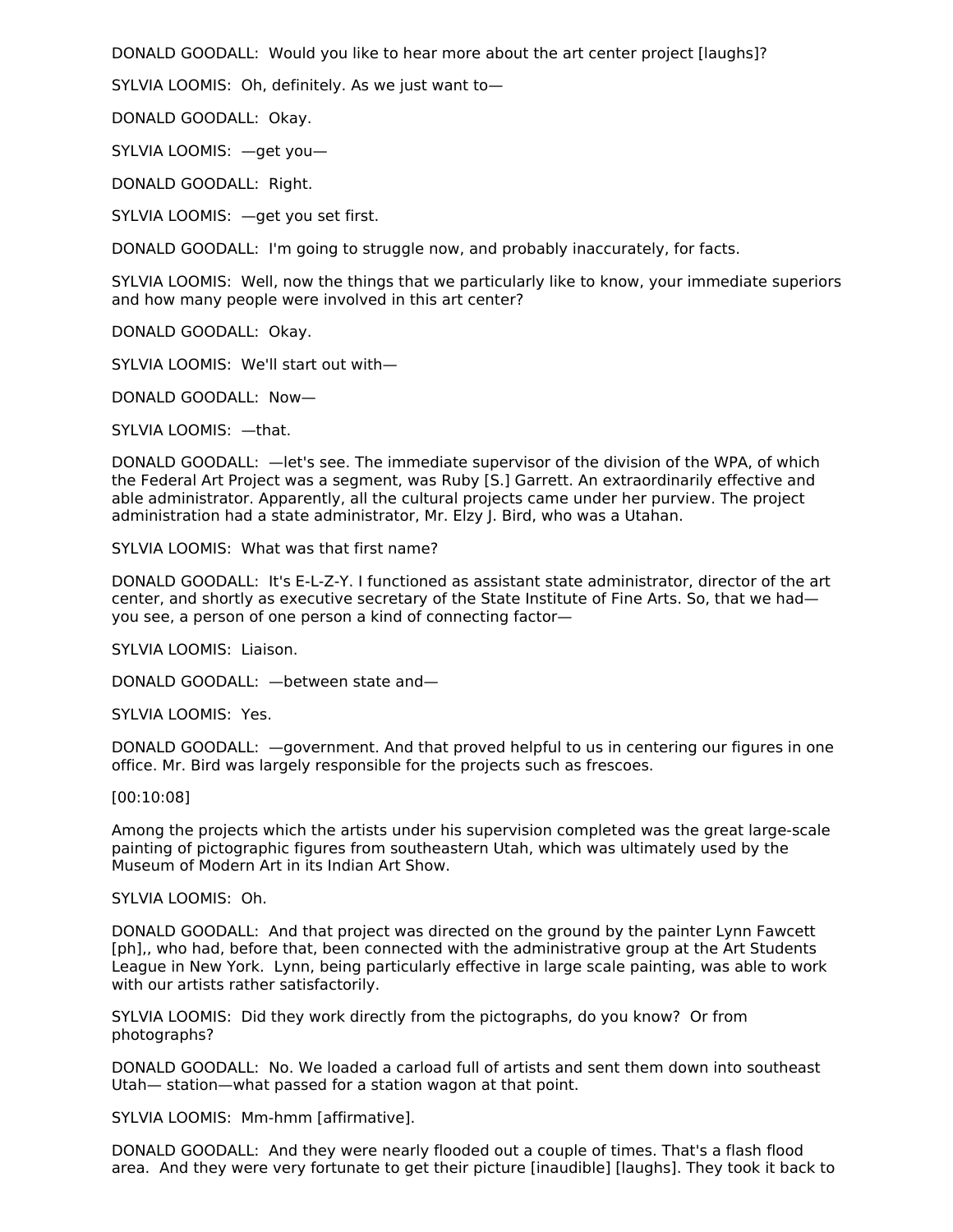a large warehouse in Salt Lake City where it was completed.

SYLVIA LOOMIS: And then they copied the pictograph, is that right?

DONALD GOODALL: They made a scale copy of the pictographs.

SYLVIA LOOMIS: Because we've had inquiries about whether or not there were any photographs of pictographs taken on the Federal Art Projects. And I didn't know there were any—

DONALD GOODALL: There were sketches made and, very probably, some photographs were taken by the crew that went down there. Now, where they are at the present I don't know. As the result of this interview, I may make some inquiry out in Utah and find out where some of this material is.

I want to add another thing now with respect to the art project studio side of this development—

## SYLVIA LOOMIS: Yes.

DONALD GOODALL: —in Utah. There was a sculpture being produced and three to four sculptors working all the time. Painting assignments developed at intervals as local, that is Utah institutions, made wall space available. And, finally, the Index of American Design was most successful in Utah. And I think it was here that Mr. Bird's supervision was particularly successful. He was able to convert painters, plasterers, and so on into copiers of early Mormon textile and furniture. These men produced, what I modestly presume to be, some of the best work executed in the Index of American Design. They took great pride in it. And many of them worked many more hours than they were required to do so.

Incidentally, I'd like to comment at this point that I used, continually, in the newspaper, to read about WPA boondoggling. And yet, at no time in the Utah Project was I ever aware of the slowdown. In fact, usually, our people got so involved in their projects that there was always a certain amount of contributed overtime into the work that happened there. As a matter of fact, I was very proud of that crew.

SYLVIA LOOMIS: About how many were there?

DONALD GOODALL: I have forgotten. I would presume that the—that the Utah artist staff, including those who participated in the art center program, and those who worked on the Project —and we flipped them back and forth interchangeably, since we used the art center as a school, and exhibition area, and demonstration center—I presume there were about 25 or 30 artists involved in that Utah program.

SYLVIA LOOMIS: That would be the entire state? For the entire state, or were they mostly located around Salt Lake City?

DONALD GOODALL: Most of them were in Salt Lake City. Let's say that another half dozen were located at intervals outside of Salt Lake City. And I'll describe their activities in just a moment. I can tell you a little more about the Art Center program in the—in general if you—

SYLVIA LOOMIS: Fine. I'd like to have that.

[00:15:01]

DONALD GOODALL: The art center, very rapidly identified itself with the school system where the art supervisor, Maud Hardman—an extremely effective person—was inclined to assist materially in the use of exhibitions and the physical facilities at the Art Project. There was, therefore, a liaison at the level of child and adolescent training and production because this became the only museum in the area. The schools used it. Used the area busily. And Miss Hardman, when she was not making demonstrations to her teachers in her own system buildings, brought her teachers to the art center where they made considerable use of the space there. Indeed, the art center frequently held exhibitions of the artwork of children in Salt Lake City, or the children of some other city.

Now, the residue of that was both immediate and perceptible and diffuse and difficult to describe. First off, adolescents from the high schools began to attend art center classes. A regular school was set up there, for adolescents and adults. Unfortunately, a fair percentage of the best younger people were lost in a group of GIs that were shot up in the Battle of the Bulge. Some of them, however, are still participating in other parts of the country.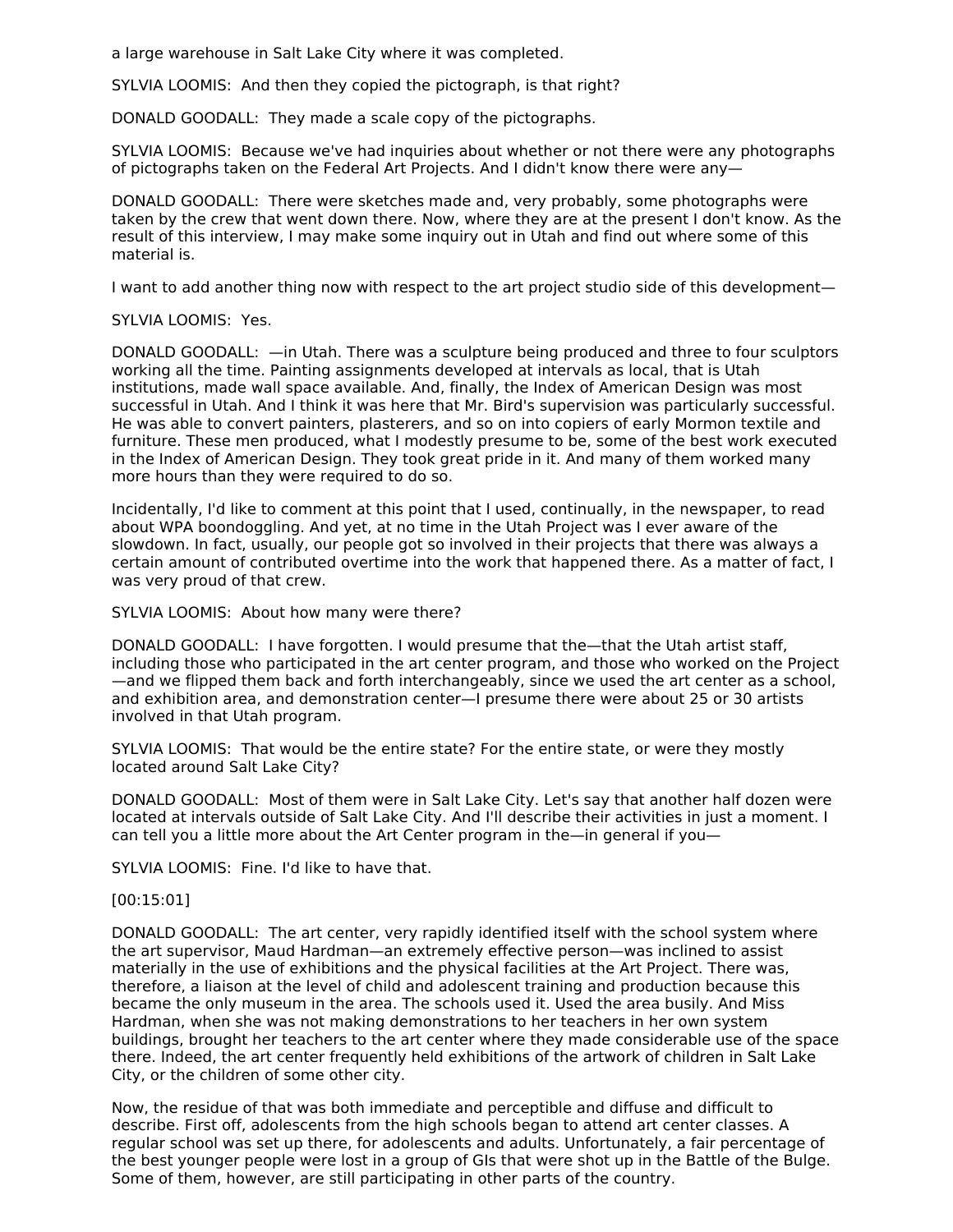There was, in addition to a regularly organized school with normally about three grades of proficiency, beginning, medium, and advanced in painting, sculpture, design and related fields but—plus public lectures given by university people, by the art center staff, by visiting artists there was a use made of the art center as a—as a forum for community problems. For instance, I remember a session on city planning, which was held there. And two protagonists who interested me were a professor of comparative religions, an anthropologist from Switzerland, and our own milkman who were the three talking most busily when we [laughs] closed—

## SYLVIA LOOMIS: [Inaudible.]

DONALD GOODALL: —that particular project out. That milkman became a specialist in Cezanne. [Laughs]

SYLVIA LOOMIS: Is that right [laughs]? He must have been an exceptional milkman.

DONALD GOODALL: Well, I think the exceptional aspect of this was that the 1930s was a time when there was enough commonality of purpose so that people were drawn together, and the separateness and distinction of class or education was not enough to hold people apart in colloquiums. And that people from all parts of the community were very apt to meet there, including our banker. You see, this—I don't think this is probable at the present time. But it was not only probable, but common at that point in that place. Among our sponsors, as I say, were the extremely well-educated and effective president of the—of the intermountain utility company [Utah Power & Light Company –Ed.] there. The—a member of our board was the director of the Kennecott Copper Mine in the area. We had newspaper representation. In fact, the community gave us their top personnel for bringing together the various aspects of these three projects, which we were pulling together and which we hoped to present as a front to the university.

SYLVIA LOOMIS: Mm-hmm [affirmative].

DONALD GOODALL: The project—the Federal Art Project, of course, sponsored the guidebook. Well, artists from the art center advertised the guidebook, you see?

## [00:20:01]

We did all the visual publicity, and so on, for the symphony orchestra. A Utah state symphony orchestra was set up with a base of project personnel. And then, we set up an associated committee, which produced money for temporary personnel to enlarge the permanent orchestra.

And the extremely able secretary of that symphony orchestra group was a lady, a musician, from the community whose name escapes me at this moment. I don't know why it should [Genevieve Fisher –Ed.]. She was one of the most dramatically impressive young women I've met in—you know, at any point. She was able to convince people effectively. Indeed, I think one of the reasons that the Utah Project worked so successfully was that it kept a multiplicity of ideas and projects going all the time. So, many people found reasons for coming there. People brought their children there. People came there for meetings. They came there for music. We even had theater going on in that place.

SYLVIA LOOMIS: Was that part of the Theatre Project? Or was that locally—a local [inaudible]?

DONALD GOODALL: Theatre Project, I think, never really got off the ground there. [Possibly because the University of Utah had a very effective department and there was an active little theater. –Ed.]

SYLVIA LOOMIS: Oh, mm-hmm [affirmative]. But was the Music Project extended throughout the state, or was it localized here?

DONALD GOODALL: The Music Project was localized in Salt Lake City and carried its message to communities throughout the state. Utah is a musical community with the—both the Mormon and so-called Gentile people there are inclined to be active musically, particularly in choral groups. And so, small communities in the southern part of the state, in those very difficult years, would put up their matching share so that they could bring the symphony orchestra down for the school kids.

SYLVIA LOOMIS: Oh. I wondered if it traveled out of the city.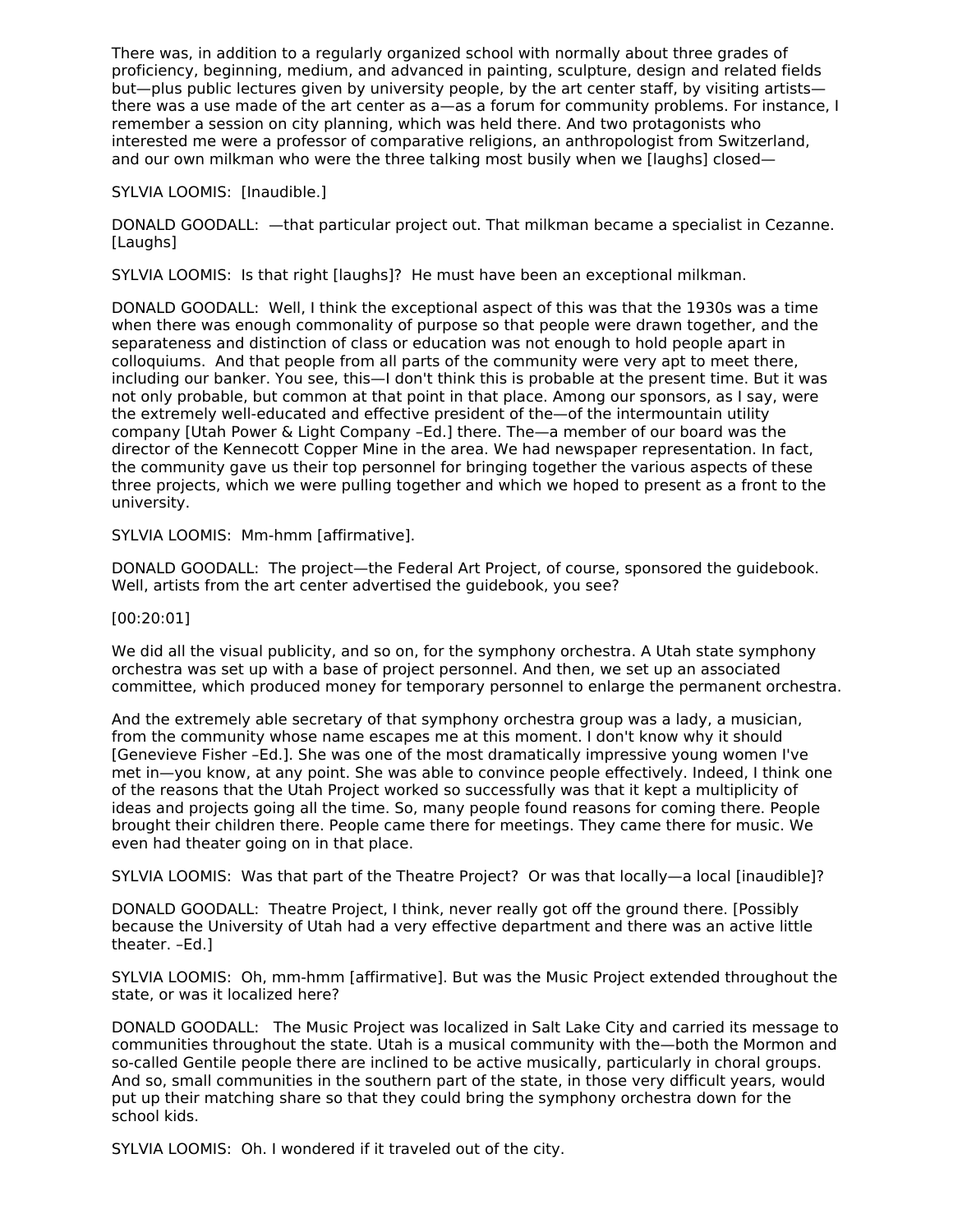DONALD GOODALL: It traveled. In fact, everything traveled.

SYLVIA LOOMIS: Mm-hmm [affirmative].

DONALD GOODALL: The state is such that it has a vertical spine, which is the airable land and the highways connecting that airable land. And the communities are located pretty much along that central tract, with the exception of communities in southeast Utah given over to coal and sheep ranching. But there too in Price, Utah, which is coal center, support was given for this musical activity. And, at one point, we started a series of branch exhibitions over there.

Which leads me to this point. The Art Center program soon proliferated itself, first in the form of loan exhibitions, and then, finally, in St. George and Price, permanent exhibition halls into which we circulated exhibitions and sent, at intervals, artists from Salt Lake City, you see.

## SYLVIA LOOMIS: Mm-hmm [affirmative].

DONALD GOODALL: The Salt Lake City radio stations, there was no TV then, of course. The radio stations extremely generous to us. We had—the art center had one half hour program. I remember personally writing at it for three years. And then, the CBS outlet there, KSL, at intervals, did programs out of the center; played its musical programs and so on. Community reception was generous, in brief.

SYLVIA LOOMIS: Mm-hmm [affirmative]. You said that you had painting, sculpture, and design classes at the art center.

DONALD GOODALL: Right.

SYLVIA LOOMIS: Were there any others—other types of classes?

DONALD GOODALL: Yeah. I was thinking particularly of silk screen. A number of us who had been involved in silk screen in Chicago had been interested in that medium as an inexpensive means of disseminating, not only information, but reasonably good works. In those years, in the New York Project, you'll remember that Yasuo Kuniyoshi and others were doing 14 or 15 different screens, to try to use that medium to transmit their landscapes. At one period, as you will remember, artists were loaned from the richer metropolitan areas to we provincial—

[00:25:07]

SYLVIA LOOMIS: Mm-hmm [affirmative].

DONALD GOODALL: —centers, on a non-relief basis, I think it was called. And if I remember those figures, which were drilled into my head at that time, the percentage of non-relief personnel, at one point may be raised up to 10, and then subsequently up to five percent of the total project. And as these percentages waxed and waned, we were able to bring people to Utah as artists and teachers. And we brought people—we took a lesson from Brigham Young, who sent out his representatives, the persons who brought the Mormon word to other peoples and nations. Brigham Young implied that it would be very nice if carpenters, and plumbers, and artisans of skill be converted to the Mormon Church. We were very interested that silk screen personnel, designers, and painters [laughs] be brought into the land of Brigham Young. And so, Chicago supplied us with several, whose names I don't remember at this point. But these were wonderful guys who came out for six months at a time. Did—without exception, did a grand job for us.

SYLVIA LOOMIS: And this was in the teaching? Mainly.

DONALD GOODALL: Teaching and demonstration.

SYLVIA LOOMIS: I see.

DONALD GOODALL: Let me—let me refer you, again, to the relationship between the art center and the Project. The thing which was very separate, administratively, came very closely, or very soon, glued together in practice. And we were using artists who were working on Project assignments to demonstrate in classes.

SYLVIA LOOMIS: Mm-hmm [affirmative].

DONALD GOODALL: Some of them spent time teaching in our classes, so that whatever was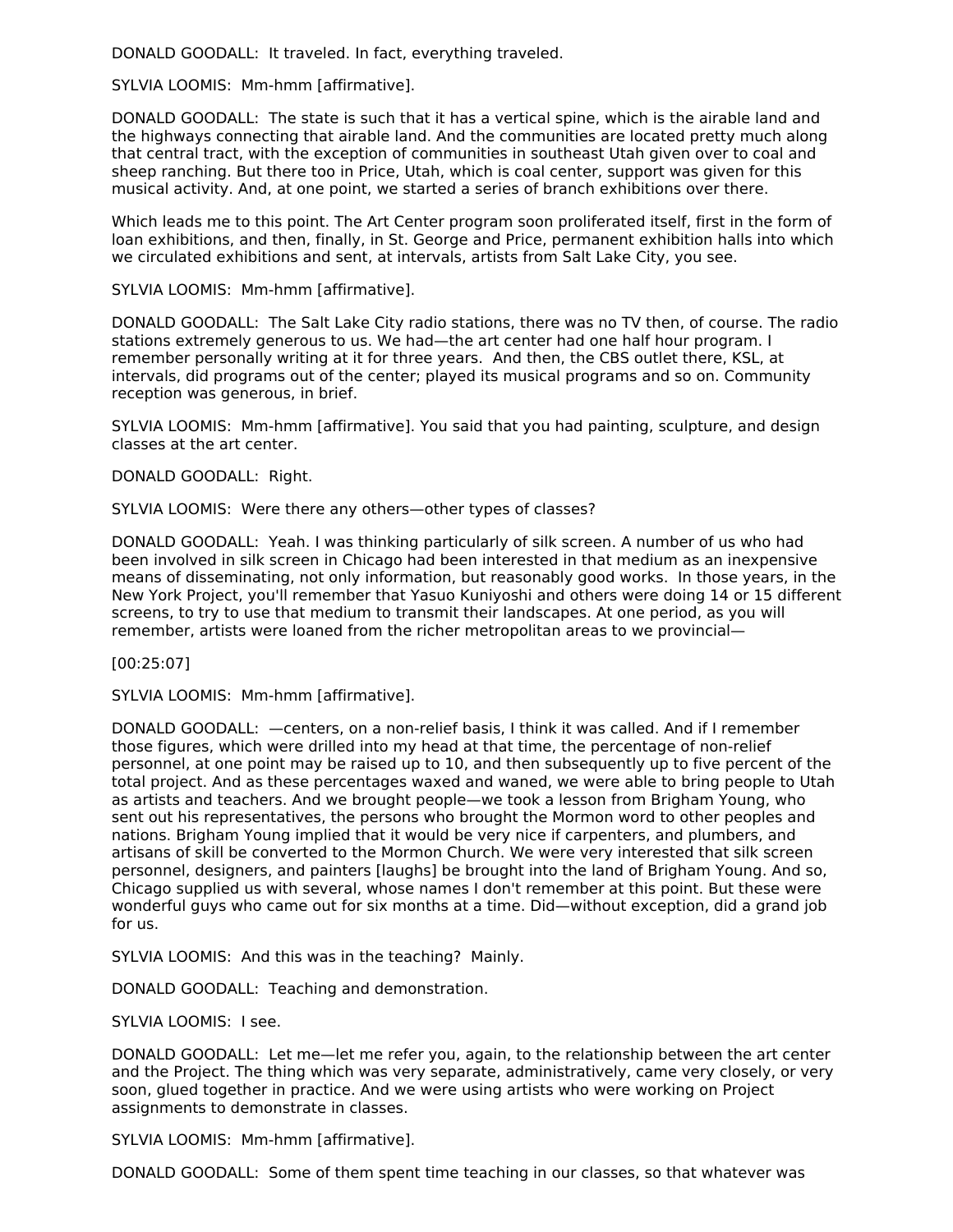being done as an assigned project soon became grist for demonstration and part of the school information. So, any piece of information that came into that area eventually entered into the school.

SYLVIA LOOMIS: I see, mm-hmm [affirmative].

DONALD GOODALL: And, therefore—

SYLVIA LOOMIS: But these—

DONALD GOODALL: There was also some craftwork being done.

SYLVIA LOOMIS: But these artist teachers that came in, as you said, from the largest cities—

DONALD GOODALL: Yes.

SYLVIA LOOMIS: —they were not employed as easel artists, for instance. They—

DONALD GOODALL: Yes, they were employed—

SYLVIA LOOMIS: They were?

DONALD GOODALL: —as easel artists.

SYLVIA LOOMIS: Oh, in Utah?

DONALD GOODALL: In Utah. They would come in on our easel project and we'd hook them into teaching.

SYLVIA LOOMIS: Oh [laughs], I see, it worked that way.

DONALD GOODALL: Yeah.

SYLVIA LOOMIS: Mm-hmm [affirmative]

DONALD GOODALL: And principally because they were generous, and the Utah Project was conceived that flexibly.

SYLVIA LOOMIS: I see. Because I know of other cases—well, the Roswell Art Center, I think, in New—

DONALD GOODALL: Yes.

SYLVIA LOOMIS: —Mexico, where they did have teachers that came in from other large cities, but they did nothing but teach, and that was their assignment and that's what—

DONALD GOODALL: Well, I—

SYLVIA LOOMIS: —they did.

DONALD GOODALL: —may be mistaken, but—

SYLVIA LOOMIS: No. Well, you should know because you were [laughs] the head of—

DONALD GOODALL: But—well, yes—[Cross talk.]—but I have a slippery memory.

SYLVIA LOOMIS: —the center.

DONALD GOODALL: The thing about the Utah Project, at this point, was that there was a general air of excitement about it because there—the community was interested in it, and we were interested in it. And I think the dialogue between the professional artists and the community was pretty good.

Now, there was one point of normal conflict. I guess the word is exacerbation. And this is the was the area of aesthetic decision. One of the mistakes I think that I made, as a 26-year-old zealot, was to assume that everyone would normally become interested in the most advanced reference frames in art. All they had to do was to be exposed of it—exposed to it. And since the assumption in those years was that all people of normal eyesight, and so on, were capable of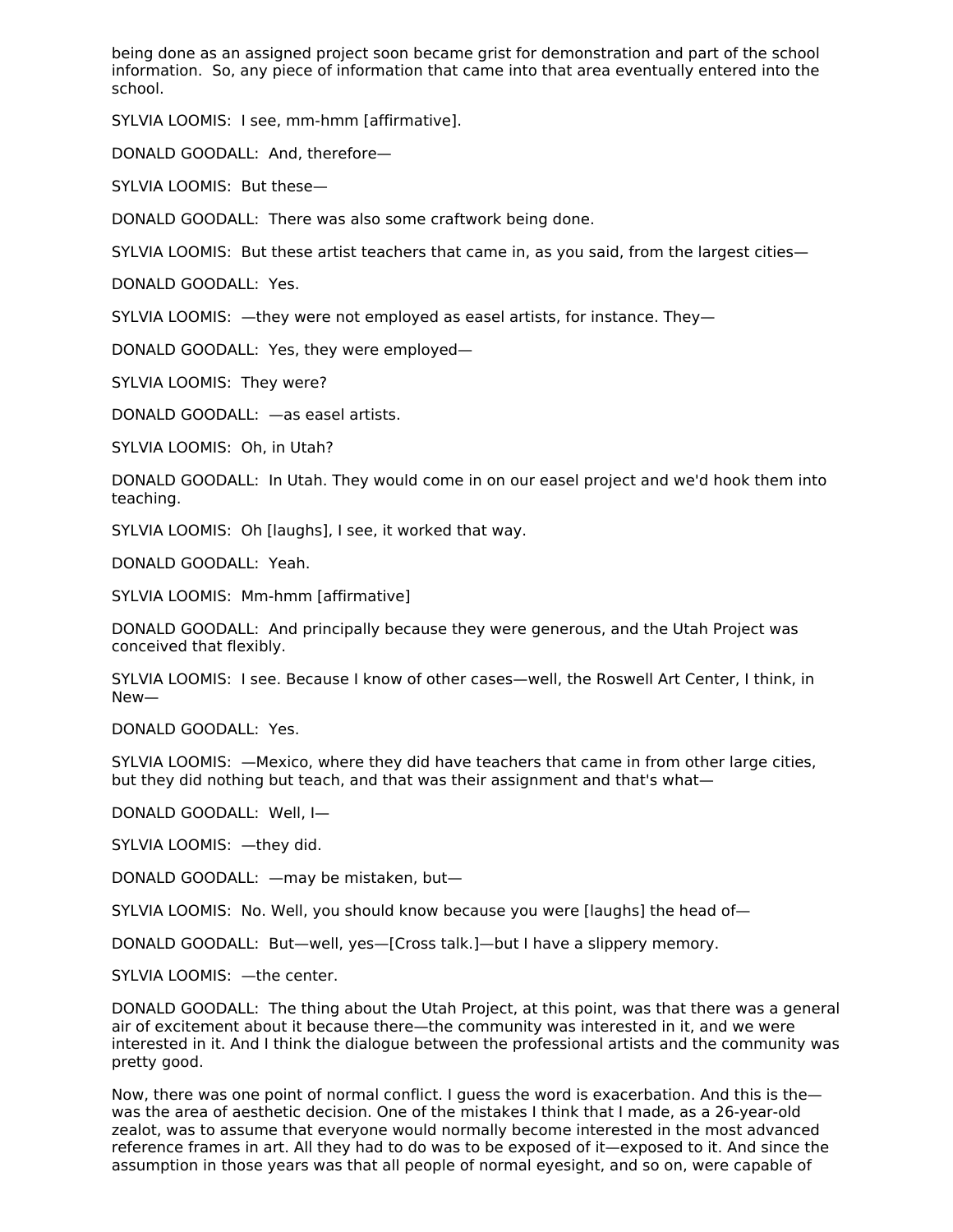normal absorption [laughs] of visual ideas, they would soon, of course, advance, I think we thought of as being, to a certain position. Well, I was mistaken. And I think we began to understand that as time goes on that the pleasure which people take in art is not based on any kind of absolutes, but it's based on their own range of comprehension and interest. And I suppose it took me a couple of years to really accept this thing.

[00:30:13]

SYLVIA LOOMIS: How long were you there, by the way?

DONALD GOODALL: From 1938 to 1942.

SYLVIA LOOMIS: To when it closed.

DONALD GOODALL: The Lanham Act was in effect at the time that I left. And we were converting this place into a soldier's service center and were teaching classes for soldiers stationed there. And part of the thing was being used by the USO, but we still had exhibitions going. It was still going, full concerts.

SYLVIA LOOMIS: Mm-hmm [affirmative]. I may be ahead of the story a little bit, but what eventually happened to it?

DONALD GOODALL: Oh. Well, I think it had sort of fulfilled its purpose. At the point at which government funds were commenced to diminish, and personnel departed for a variety of reasons that were normal in those years. And local and domestic interest also began to divert itself towards the war effort. And the great drive, of course, was toward USOs. Artists were being called into do things like camouflage and so on. The symphony orchestra was loyally and effectively continued and exist to this day.

SYLVIA LOOMIS: [Inaudible.]

DONALD GOODALL: So, it is a direct outgrowth of the Project.

SYLVIA LOOMIS: What about an art center?

DONALD GOODALL: The art center continued to pay its rent until one of the unions looking for a meeting hall bought the building [laughs].

SYLVIA LOOMIS: Oh.

DONALD GOODALL: And it became a union hall. And the art center found itself without a home. And I think, probably, that was the coup de gras. I think that finally helped in—

SYLVIA LOOMIS: In the—

DONALD GOODALL: —closing it out.

SYLVIA LOOMIS: Well, do they now have a fine arts museum there, or—

DONALD GOODALL: There is a museum, I believe, at the University of Utah [called the Art Barn, sponsored largely by the Junior League. It was also active when the WPA Project was operating. -Ed.], which is supported in part by state, and in part by local, money. I feel, however, that although it was too bad that Project was terminated at that point, I think all along those of us who were involved in it thought of it as a—as a temporary one, and as one which should make its case as intensely as possible during a time which it was in existence. And then, if it had values that they would somehow enter the fabric of the community, and the community would, in its own way, restate what it needed to do.

SYLVIA LOOMIS: Well, that was what I wondered. What—to what extent it—

DONALD GOODALL: I have no way of knowing. There is no pedometer which records the stimuli received by a person going into a gallery. There has been a continuing and active interest in the visual arts in Utah. Many of the youngsters who went—who were students in that program, subsequently went to art school at Utah institutions or into the East. Some of them went east. I don't have any reason knowing whether they would have done that if there had been no art center, you see. We like to think that the ideas expressed then entered quite a few different people's lives, affected their lives, but there is no accurate measure.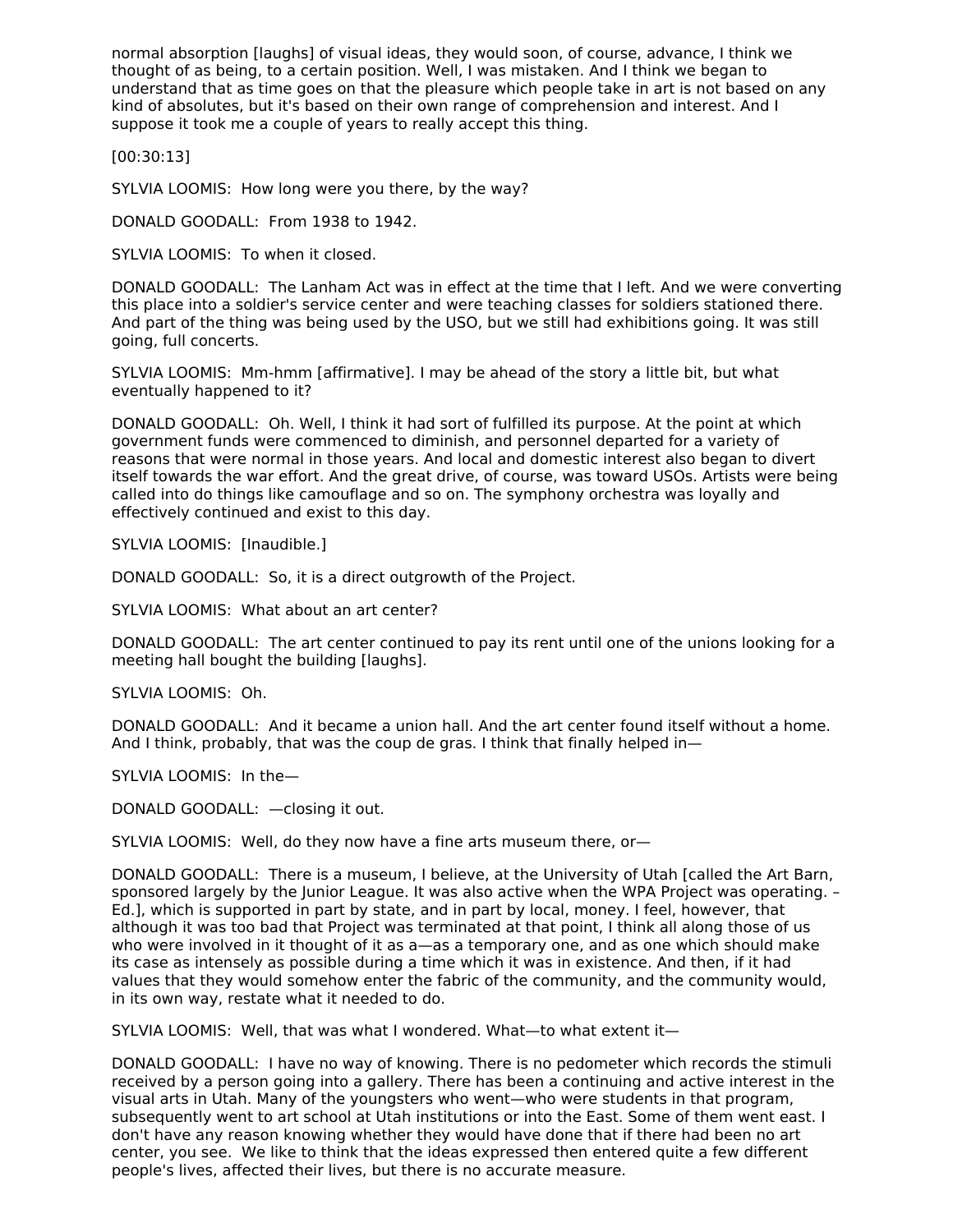SYLVIA LOOMIS: Mm-hmm [affirmative]. But there is—there is no specific entity now that—

DONALD GOODALL: The only concrete entity, which exists now as a result of the Project, is the symphony orchestra.

SYLVIA LOOMIS: Mm-hmm [affirmative].

DONALD GOODALL: Which is a good one. And I should say that the other entities are the collections of artist's work which were formed at that time, and which continue to be formed in Utah. I think, if I were being optimistic, that I would say that there was, in those years, and I believe still continues to be, a wider practice, if that's a sentence, of the collection of one's own regional artist's work. There—

SYLVIA LOOMIS: What collections are these?

DONALD GOODALL: Well—

SYLVIA LOOMIS: Private?

DONALD GOODALL: Private collections, yes.

SYLVIA LOOMIS: But no—

DONALD GOODALL: They—

SYLVIA LOOMIS: —public ones that—

DONALD GOODALL: The public collections are those attached to universities.

[00:35:02]

SYLVIA LOOMIS: I see.

DONALD GOODALL: In Utah State University, University of Utah in Salt Lake City, the Brigham Young University, all were forming collections at that time which have continued to grow. [There was also a public school collection begun, but this was not instigated by the WPA Project. –Ed.]

SYLVIA LOOMIS: Mm-hmm [affirmative], but there wasn't one nucleus that continued—

DONALD GOODALL: No central nucleus grew out of this, I think, because of the either historical accident or logical [laughs] outcome of the—of the occupancy of that—of that building. It formed a center. It was located at 59 South State Street. And it was so placed that people coming into town always could get at it readily. Therefore, it was very valuable real estate.

SYLVIA LOOMIS: Mm-hmm [affirmative].

DONALD GOODALL: It was sold at a time when everyone's effort was being diverted to something much more important, you know?

SYLVIA LOOMIS: Yes, of course.

DONALD GOODALL: National survival.

SYLVIA LOOMIS: Well, that actually was one reason why, I think no nationwide survey has been made of the Federal Art Project because the war came on. By then, everybody was diverted—

DONALD GOODALL: Do the records still remain from these various Projects?

SYLVIA LOOMIS: Well, there's—there are some in Washington—

DONALD GOODALL: Mm-hmm [affirmative].

SYLVIA LOOMIS: —archives there but they are fragmentary.

DONALD GOODALL: Yes.

SYLVIA LOOMIS: And so, that's why we're trying to reconstruct what happened—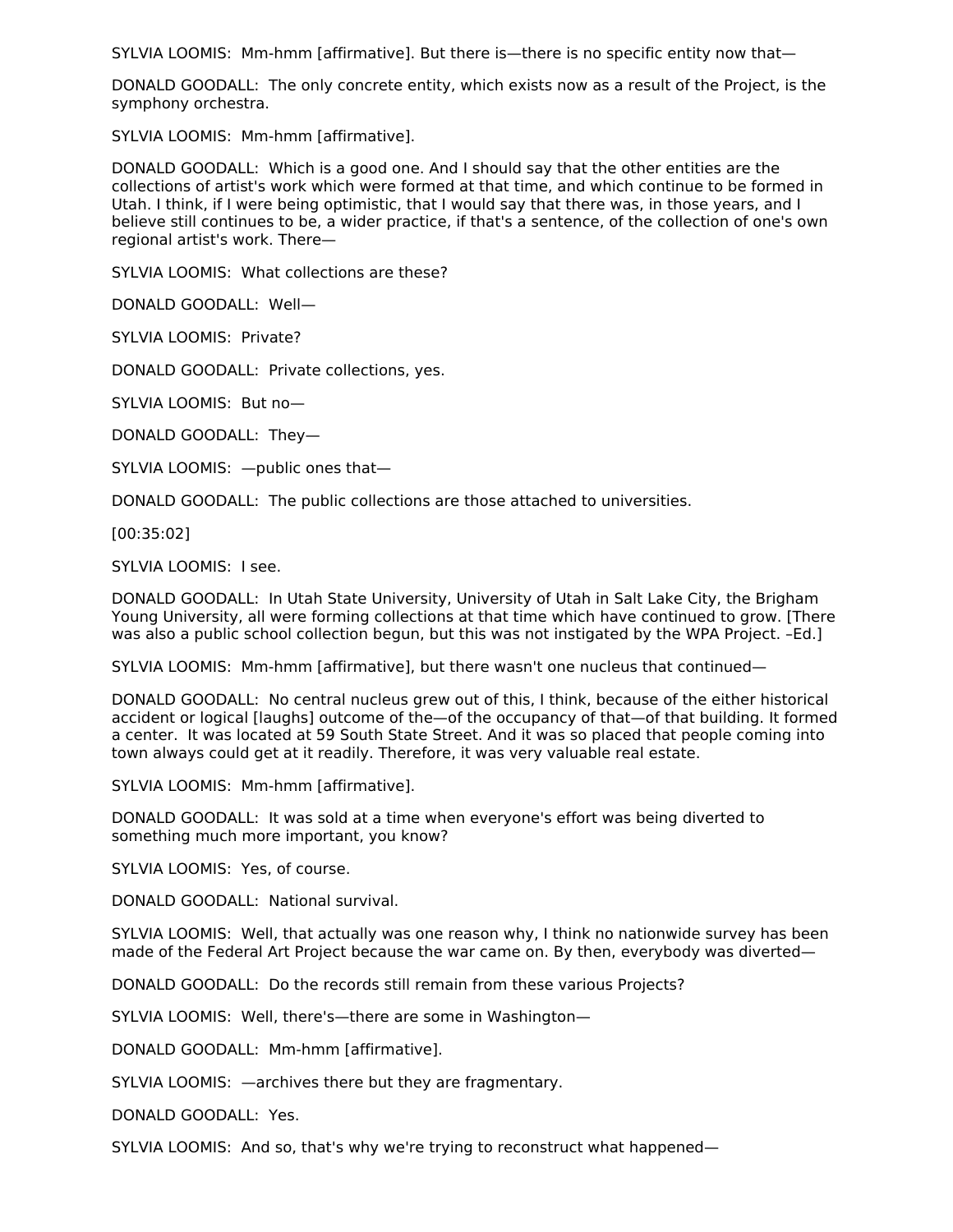DONALD GOODALL: Is Tom Parker, is he still alive?

SYLVIA LOOMIS: I don't know.

DONALD GOODALL: Yeah. He was the national director during this period.

SYLVIA LOOMIS: Oh.

DONALD GOODALL: Extremely able person. Thomas Parker, he subsequently became the director of the American Federation of Arts.

SYLVIA LOOMIS: I was interested to hear you say that Donald Bear was one of the supervisors— [Cross talk.]

DONALD GOODALL: Donald Bear was stationed in Denver.

SYLVIA LOOMIS: Yes, I know.

DONALD GOODALL: Was in charge of 11 western states, was he not?

SYLVIA LOOMIS: Well, I didn't know how many. I—I've heard—I've heard five, I've heard seven, and now this is the first time I've—

DONALD GOODALL: Well—

SYLVIA LOOMIS: —heard 11.

DONALD GOODALL: Accept five. This—that was a pure guess.

SYLVIA LOOMIS: But—

DONALD GOODALL: It—[Cross talk.]

DONALD GOODALL: —he may have been the Rocky Mountain man.

SYLVIA LOOMIS: He might have been.

DONALD GOODALL: But he was very much in evidence in our area. And was always very optimistic and we thought of him as extremely able.

SYLVIA LOOMIS: Oh, I think he was from everything that I've heard.

DONALD GOODALL: Yeah.

SYLVIA LOOMIS: In all of the four states that I've visited, they all—

DONALD GOODALL: He had an excellent eye.

SYLVIA LOOMIS: —speak very highly.

DONALD GOODALL: The thing about Don Bear that was important to us—there were two things that were important to us at the working level. He was resolutely honest, and this was clear. He had a good eye. Now, this isn't a casual observation. This goes back to Holger Cahill, because Holger Cahill was one of those persons who always protected the artist. And his policy always was somehow that the—it was the administrator's job to keep pressures off the artist. And that there should be no intervention within the legitimate area of the artist's concern his own creative work.

SYLVIA LOOMIS: Well, I knew this about Mr. Bear. I didn't know Cahill that well from what I—I mean, from what I've heard [inaudible].

DONALD GOODALL: I don't think anybody realizes the direct effect which Eddie Cahill had upon the workings of projects, because just through coming and being them—there, he sliced through the normal separation between administrator and worker.

SYLVIA LOOMIS: Mm-hmm [affirmative].

DONALD GOODALL: He was one of the guys, so to speak. And he was obviously enthusiastically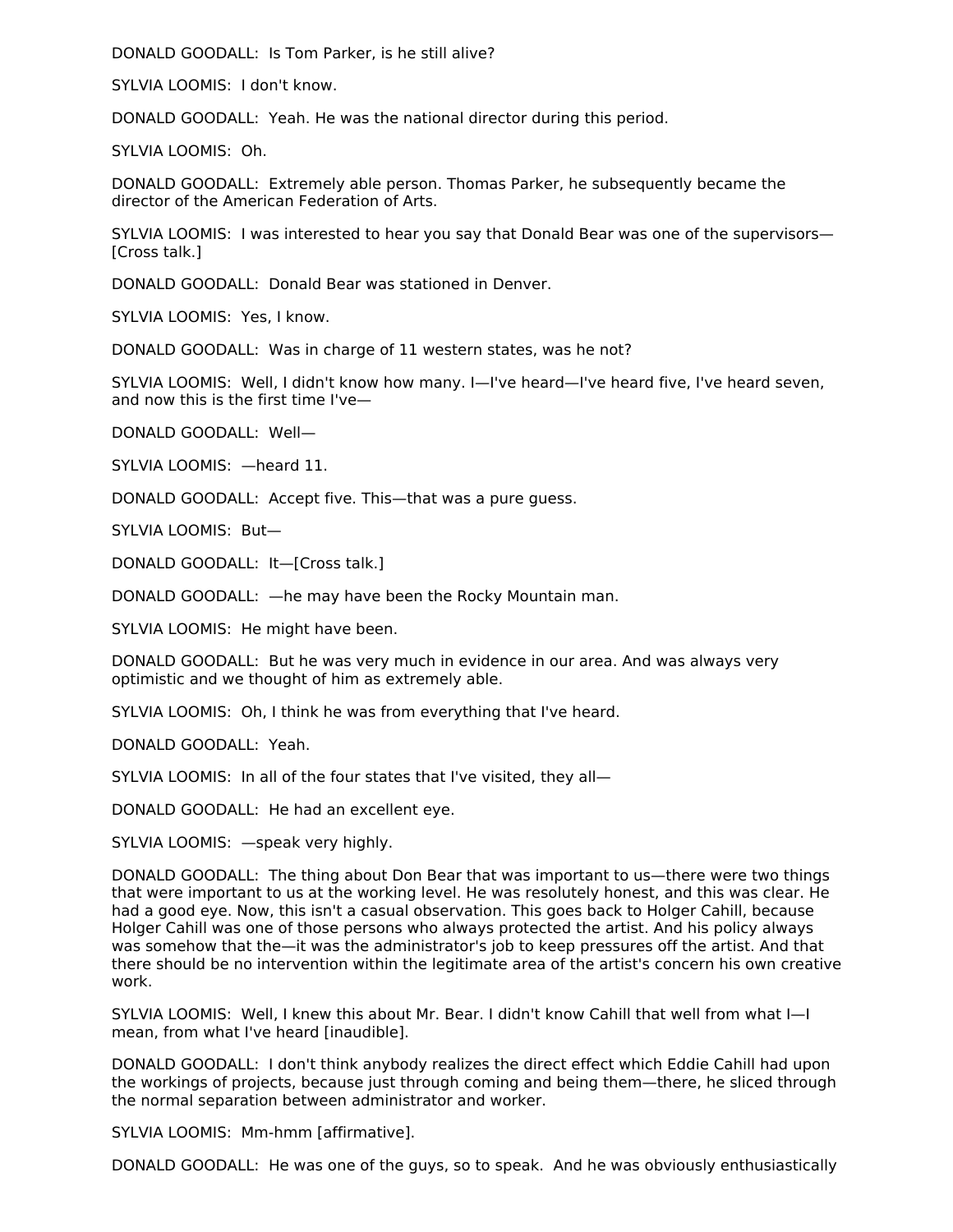and immediately involved. When he left a project, he left a lot of friends there, you see?

SYLVIA LOOMIS: Yes.

DONALD GOODALL: He was an exceptional person.

SYLVIA LOOMIS: What were some of the main problems that confronted you?

DONALD GOODALL: Well, growth. This is a—the first problem—we were anxious to get ourselves housed. That was first, it was mechanical. And we were given reasonably adequate means and left to dig up the resources we didn't have. In time, we did and, usually, with the help of local people. The problems, I suppose, had to do with the development of sponsorship for permanent projects on the scale of our desires and ambitions.

[00:40:15]

And these were new in kind to Utah. And because of its own background, and its very considerable interest in and heritage for education, it meant that our exhibition program, teaching program, this kind of thing, the concerts, were very much more comprehensible to these communities. So, that I think probably our toughest jobs were going out and selling stuff which people thought of then as, you know, very modern art. And, of course, modern art at that point constituted a—let's say, an easel painting with a series of ugly and unfamiliar mailboxes. I can remember when a non-project artist exhibited a picture like that. He then happened to be the head of the Art Department at the University of Utah, Mr. LeConte Stewart. His picture was censured because it seemed to celebrate the vulgar. Now, I think this will imply that there was serious changeover problem from one generation to the next as to the matter of what art really is.

SYLVIA LOOMIS: Mm-hmm [affirmative].

DONALD GOODALL: The—there was a rear-guard action fought by older persons who were really the relics of a Beaux-Arts system at the end of the 19th century. Some of them had actually studied in Paris, and perpetuated a kind of quasi-impressionistic image. Now, that kind of thing was at variance with art which seemed to have some—even the most modest social message [laughs].

SYLVIA LOOMIS: Mm-hmm [affirmative].

DONALD GOODALL: By the way, having come there from Chicago, which was in ferment in terms of social beliefs of various kinds, and in which, you know, members of the party, the Trotskyists, and so on dueled over any particular question. Utah really seemed like a mountain valley because the social ideas, when utopian, were sort of Fabian socialist. And [laughs] closer to Walden Pond, I would say, than Finland Station. [They laugh.]

SYLVIA LOOMIS: Yes. I see. Mm-hmm [affirmative]. Well, what about these fluctuations in the administration of Washington about funds and so forth? Did that disturb you very much?

DONALD GOODALL: Well, these, of course, were hectic. And I think they actually disturbed the Project very little. Except for those unfortunates who were periodically cut off or added on because there was a kind of peripheral complement of persons who took the last tail end of our budget, you see?

SYLVIA LOOMIS: Mm-hmm [affirmative].

DONALD GOODALL: And when that budget would be sliced in March, then these poor guys would be without food.

SYLVIA LOOMIS: Yes. Well, that was—

DONALD GOODALL: And, actually, there were local and informal food distribution projects, really, to take care of some of these people.

SYLVIA LOOMIS: Well, now this leads to a question about Utah, which is unique, and that is it's always been my understanding that the Mormons looked after their own, and I assume that the majority of people in Utah were Mormons. I may be wrong on that. But [inaudible]—

DONALD GOODALL: Yes, I think the percentage in Utah in those years was something like this: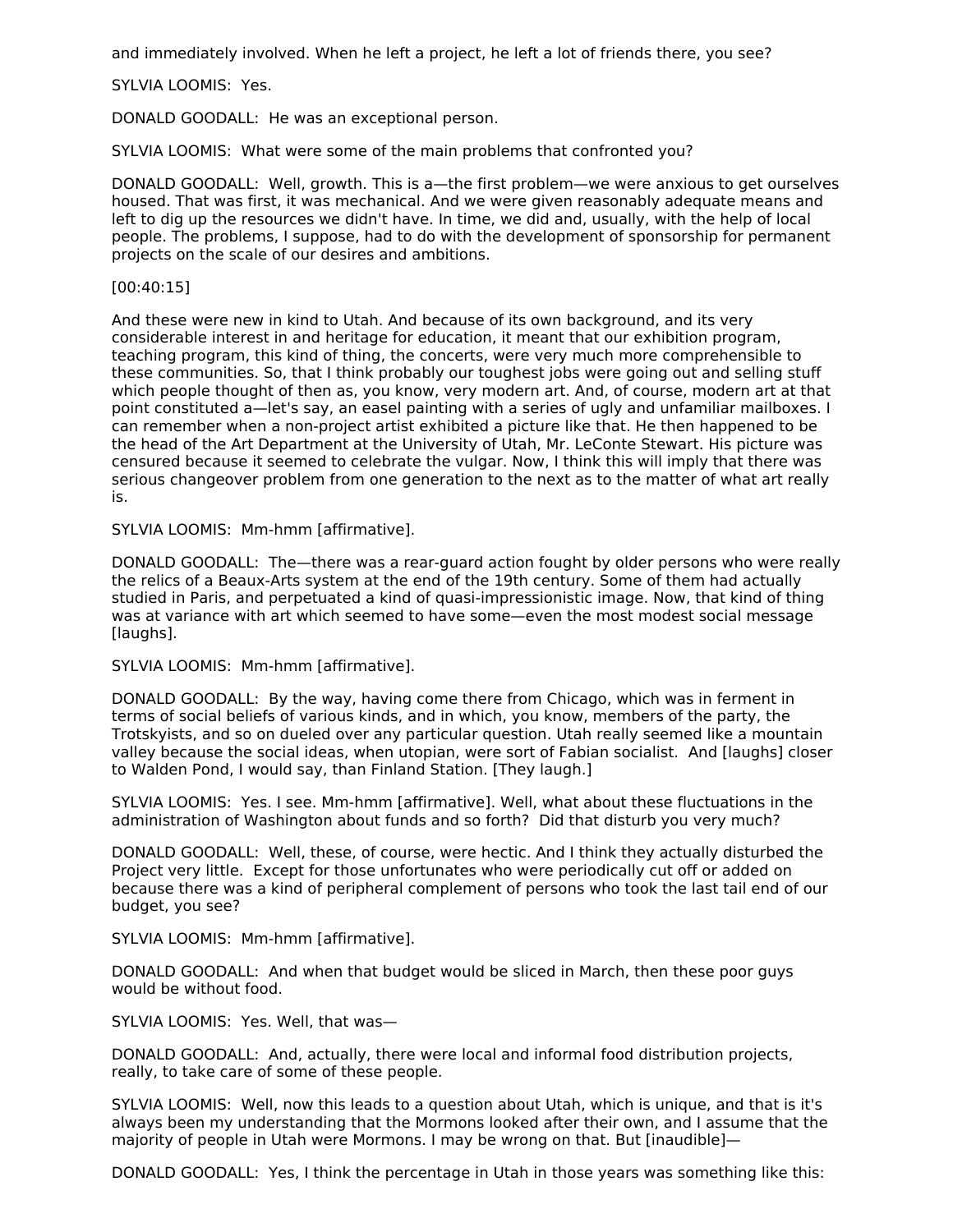Salt Lake City was 50 to 60 percent non-Mormon—

SYLVIA LOOMIS: Oh.

DONALD GOODALL: —or gentile.

SYLVIA LOOMIS: Oh.

DONALD GOODALL: With a substantial Catholic community.

SYLVIA LOOMIS: Mm-hmm [affirmative].

DONALD GOODALL: The state had from 60 to 80 percent Mormon in its various communities, depending upon the location. Those communities which were more agricultural were apt to be more Mormon in nature. Those devoted to mining and distribution more non-Mormon.

SYLVIA LOOMIS: Mm-hmm [affirmative].

[00:45:07]

DONALD GOODALL: I would guess that between 60 and 70 percent of the population of Utah was supported in one way or another by the WPA. Our Project was composed, largely, of persons of Mormon background. The assumption that the LDS Church took care of all its people in total is, I think, false. The Mormon Church, in my experience, in those years, was nonetheless extremely active in its mutual improvement associations and its various stake, that is, subdivision meeting houses, in joint projects in which people canned fruit and vegetables put these in warehouse, contributed clothing to warehouses, which were then distributed to members of the Mormon community.

Nonetheless, the—any look at the economy of that period and at the income of the state through agriculture or mining will show you that considerable funds were pouring in from other than industrial or agricultural sources. And they were coming in through the Federal Art Project. Or through the—excuse me, through the WPA, with the Federal Art Project as a small component thereof.

SYLVIA LOOMIS: Because during the WPA days it was necessary for the majority of employees to be—to have relief status.

DONALD GOODALL: Yes. Well, the majority of employees on the WPA Art Project in Utah carried relief status. Never more than 10 percent were non-relief.

SYLVIA LOOMIS: Mm-hmm [affirmative]. [Inaudible] I think that was just about the general average so that—so, there must have been some Mormons involved in that. Well, I had—I had heard, at one point, that even during the days of the Depression that the Mormons had taken care of their own but I [inaudible]—[Cross talk.]

DONALD GOODALL: Well, they did much to. And—

SYLVIA LOOMIS: It's just too big a problem.

DONALD GOODALL: —believe me, it was an enormous problem. And this doesn't—in no way denigrates the interest or importance of the Mormon ethic, which is to sustain its own community.

SYLVIA LOOMIS: Yes.

DONALD GOODALL: But they're—economically, there are points beyond which you can't go.

SYLVIA LOOMIS: Mm-hmm [affirmative]. Yeah, that's true. Well, what did you do after you left Salt Lake City?

DONALD GOODALL: Oh, I went to the University of Texas as an assistant professor of the history of art. And—at Texas [laughs]—we arrived at Texas in time to be frozen as part of a naval training complement. We became interested in such things as navigation, the design of infernal instruments, and the teaching of art history to young maidens. [They laugh.]

SYLVIA LOOMIS: Well, that's quite a combination.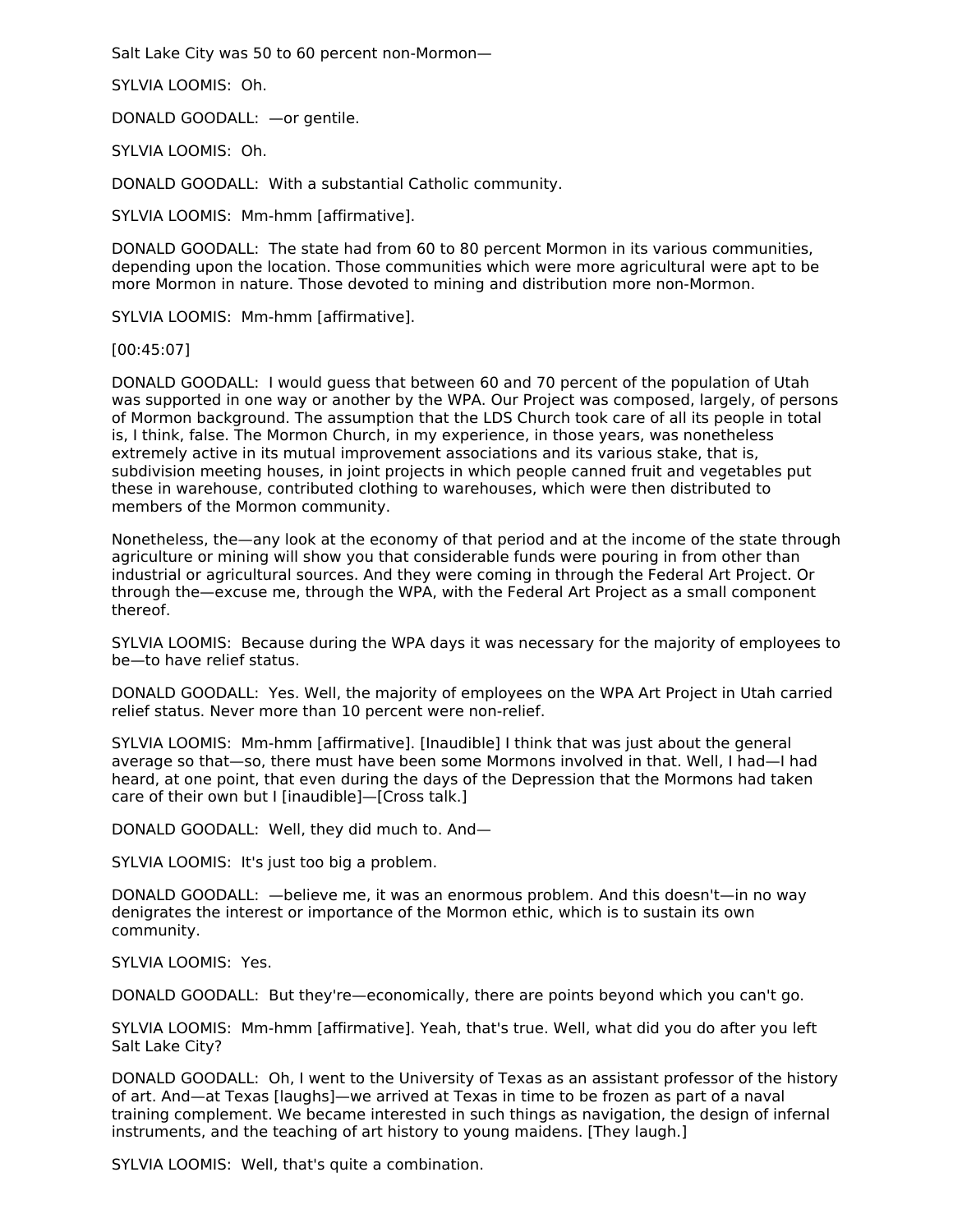DONALD GOODALL: After the war, I went to Harvard on a graduate fellowship. And, from there, to the Toledo Museum of Art as dean of its education program. From there, to the University of Southern California where I was chairman of the Department of Fine Arts. Served on several museum boards. And was reasonably active in the art community there. And during the past five and a half years, we have been—we have returned here to the University of Texas, where there is an extremely active art program.

SYLVIA LOOMIS: Yes. Well, now what do you think was the effect of the Federal Art Project, generally, throughout the country as far as art appreciation is concerned?

DONALD GOODALL: I—this is opinion only since I have no evidence.

SYLVIA LOOMIS: Well, you've been around so much, so you should know.

DONALD GOODALL: Well, I have, as a matter of fact, been most interested in the effect of the Art Center program. First off, its director, Daniel Defenbacher who now lives in the Bay Area—

SYLVIA LOOMIS: Now, where is this? Is this San Francisco?

DONALD GOODALL: Yes.

SYLVIA LOOMIS: What center are you talking about?

DONALD GOODALL: The Art Center programs which he set up during—

SYLVIA LOOMIS: Oh—

DONALD GOODALL: —the Depression.

SYLVIA LOOMIS: —I see. Mm-hmm [affirmative].

DONALD GOODALL: He was the administrator in charge of developing the art center idea. And there were more than 60 in the country at one time.

[00:50:02]

SYLVIA LOOMIS: Oh, I didn't know that was under one head.

DONALD GOODALL: Yes.

SYLVIA LOOMIS: Oh.

DONALD GOODALL: Various—in various dimensions. These brought the sort of activity, which I describe in Salt Lake, to medium and smaller communities, from one side of the country to the other. I would assume, on the basis of our experience in Salt Lake City, that a portion of the upswing of interest in the arts following World War II can be credited to the extremely broad dissemination of arts and art ideas during the second half of the '30s under the Federal Art Project and the Art Center program.

It is clear, and it is commonly accepted information in the art community, as you know, that the Project kept alive and, more importantly, kept the continuity of work going for artists in major and secondary centers from coast to coast. I was talking about this idea with the American painter, Adolph Gottlieb, who visited this here a week ago. And we were reminiscing over the numbers of persons who had been in the Project in New York, and Chicago, and San Francisco, and Los Angeles. These people kept continuities that were lost in Europe, and carried with them an audience which was otherwise diverted in Europe. So that at the end of World War II, the American artist had a head start.

SYLVIA LOOMIS: Mm-hmm [affirmative].

DONALD GOODALL: And I think our present position of leadership in the world right now is in part due to the continuity provided our art by the Project. As I remember, the figures of those years, the total sum expended for the arts projects was approximately that of a very small battleship. The total sum acquired through sales in the American art part—market in one year would far exceed all that was spent on the Federal Art Projects.

SYLVIA LOOMIS: Is that right? I never heard those figures before, those general statistics.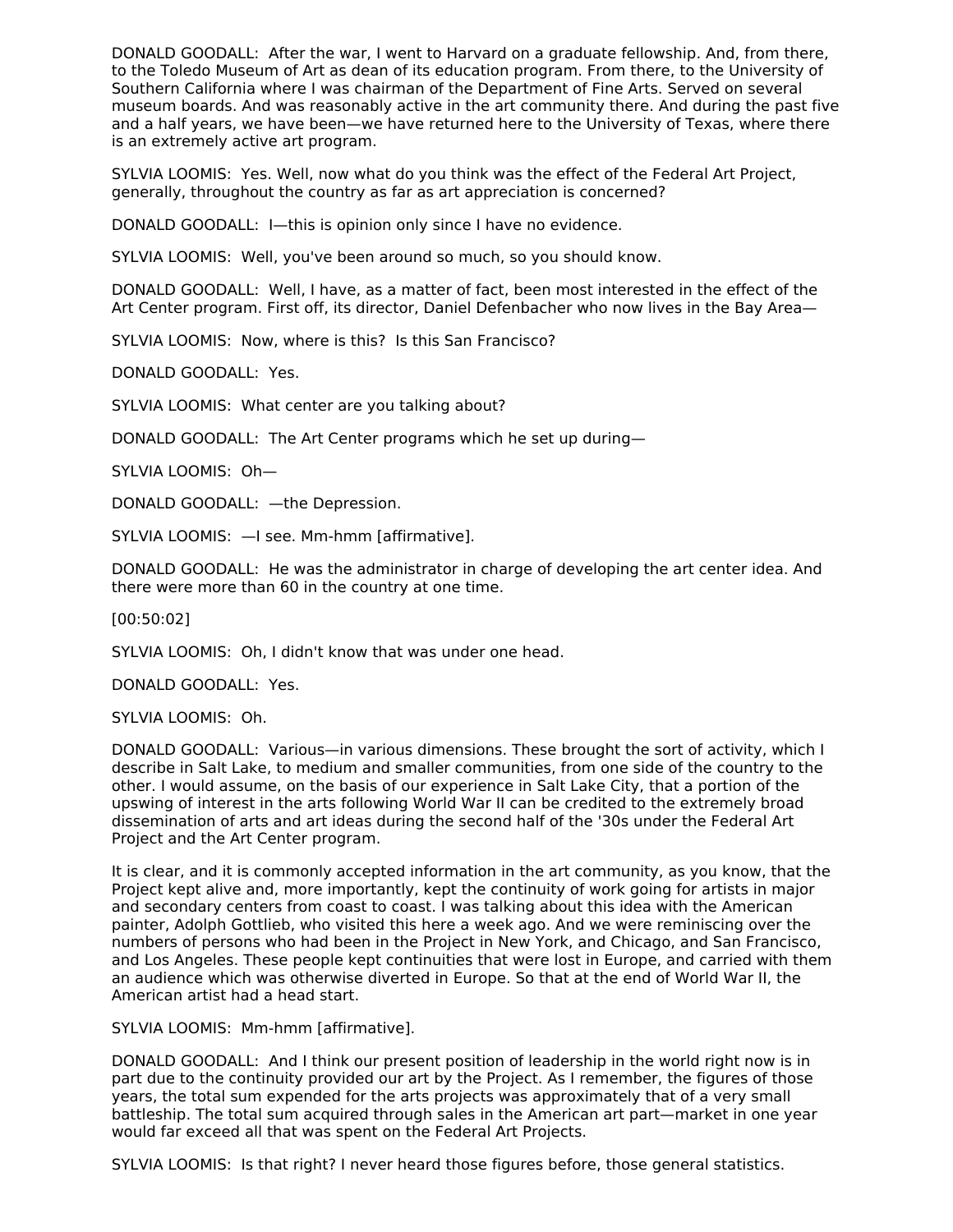DONALD GOODALL: Yeah. The—and they are, of course, no measure of the national enrichment which has been provided by this means. It has become fashionable to refer to the WPA mural as a funny thing. And WPA art as somehow a social message art, which has lost its meaning. I think, in part, this is true, is defensible. But so, the art of any previous decade loses its impact because there is only a core of artists at any time who carry us beyond our immediate requirements into more permanent satisfactions. But this does not mean that a community is not largely benefited by the expression of its artists who fill a need for a people at one time, give it serenity, and order, and a sense of self-definition which it can get in no other way.

SYLVIA LOOMIS: Mm-hmm [affirmative].

DONALD GOODALL: And that you can't measure. But this the Project did and, importantly, at a time when America was in real trouble.

SYLVIA LOOMIS: Mm-hmm [affirmative]. And it also exposed the public to art for the first time. I mean, at their own level.

DONALD GOODALL: That's right.

SYLVIA LOOMIS: I mean, before it had been—

DONALD GOODALL: That's right.

SYLVIA LOOMIS: —something up on a pedestal.

DONALD GOODALL: There was a communication between artists and the public in those years that I think has not happened, at least, until the last few years again. And what we have going now is a somewhat different thing.

SYLVIA LOOMIS: Mm-hmm [affirmative] It's kind of wild [inaudible]—

DONALD GOODALL: Well, it's—yeah, it's a—it's a—it's an entirely different relationship.

SYLVIA LOOMIS: I think there was another contribution that the federal art easel project, and mural project too, made and that was the last of the regional art.

[00:55:02]

DONALD GOODALL: Yes.

SYLVIA LOOMIS: Then it went out of style.

DONALD GOODALL: You know something that was very important to us in Utah, and on the West Coast—because we had continuous contact with San Francisco, some contact with Los Angeles—we were helped by the opportunity to study problems, step by step, easel painting problems, and some mural projects. We were able to move toward the real problems of plastic organization, the nature of pictorial structure, on the one hand, and real problems of controlling technique, of materials.

When Lynn Fawcett, for example, came to Utah at the time we did the mural for that museum of modern art, he brought a technique of glazing—over glazing, large areas which reminded us of Rubens' process of painting. He had gotten this through contact with Reginald Marsh. Reginald Marsh had gone—gotten it through a study of Rubens' medium. And here, out here in the center of Utah, we have a group of artists working with a medium which stemmed through Lynn Fawcett, to Reginald Marsh, to Rubens' and we were concerned with problems central only to painting, you see?

SYLVIA LOOMIS: Mm-hmm [affirmative].

DONALD GOODALL: Now, when this kind of thing enters the arteries of the art community, then it enters the life stream and becomes part of its ongoing process. You can't inject that anyway other than to give people the time and opportunity to feel their way into those projects, and get at them because one may need them, you see?

SYLVIA LOOMIS: Yes. And without—

DONALD GOODALL: They can't be taught through propaganda. They have—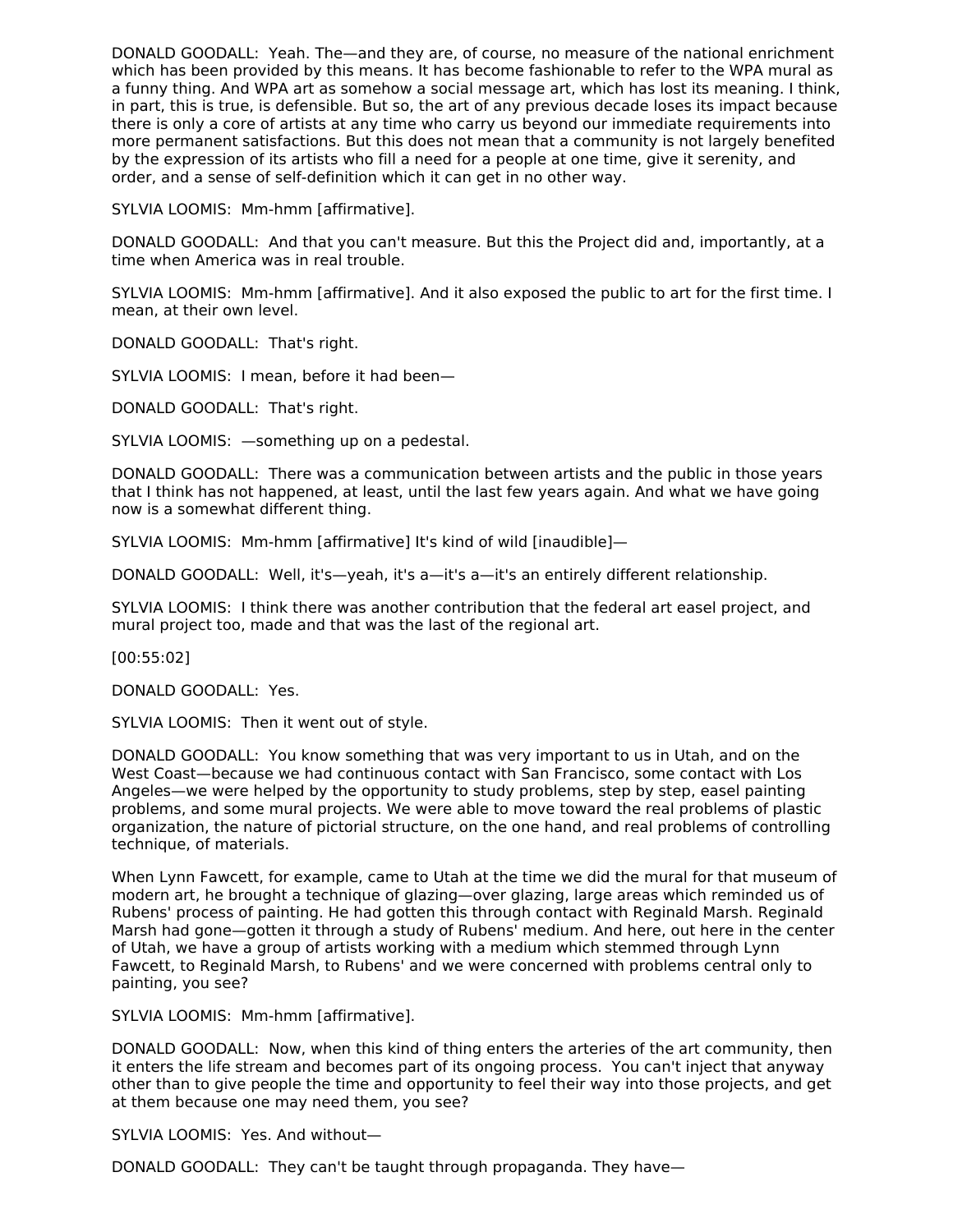SYLVIA LOOMIS: No—

DONALD GOODALL: —to be needed.

SYLVIA LOOMIS: —[inaudible]. And or they can't be taught under pressure.

DONALD GOODALL: That's true.

SYLVIA LOOMIS: If the pressure is too great, and the artist—

DONALD GOODALL: Nothing happens.

SYLVIA LOOMIS: —is too concerned with, well, just earning a living, we'll say, he can't concentrate on these deeper problems [inaudible].

DONALD GOODALL: Let me add one thing.

SYLVIA LOOMIS: Mm-hmm [affirmative].

DONALD GOODALL: In the brief experience that I had on the periphery of the Chicago Project, I, as a younger artist there, was led to understand that only those artists who were the best artists in Chicago were admitted to the Project. It was a real distinction. And this was a thing which we tried to infuse into the Utah Project, that you had to be the best in your area, so that it became an honor to join.

SYLVIA LOOMIS: Mm-hmm [affirmative]. Well, I think that was true in New York. And I—

DONALD GOODALL: It must have been.

SYLVIA LOOMIS: —know in some communities where I've interviewed artists or administrators, they said that they were given people. They were put on a project and they didn't come up to standard and they had an awful time trying to fit them into something. You know, some kind of copying or something of that sort. Well, that [inaudible]—

DONALD GOODALL: That's where our people—our people of that nature went into the Index, you see?

SYLVIA LOOMIS: Oh, yes. Mm-hmm [affirmative]. Well, it did fill a need for the type of painter who had brought up in the academic school. And—

DONALD GOODALL: Yes.

SYLVIA LOOMIS: —simply couldn't break away from it, so—

DONALD GOODALL: That's true.

SYLVIA LOOMIS: —it did help. But their were other problems of that sort. But, from my own experience in New York—

DONALD GOODALL: Yes.

SYLVIA LOOMIS: —it was an honor. I know—

DONALD GOODALL: I'm sure it was.

SYLVIA LOOMIS: —for an artist to get on the Project as an easel painter. And some of the others were given jobs as teachers—

DONALD GOODALL: Yes.

SYLVIA LOOMIS: —you see, if they weren't quite up to snuff.

DONALD GOODALL: Yeah. I'm sure your projects and your problems in New York were very much more complicated than ours because you had a big city, a complicated society, and lots of artists, and ours was kind of a pastoral situation, really.

SYLVIA LOOMIS: Well, the big problem there was this constant aggravation of the unions, Artists' Union, the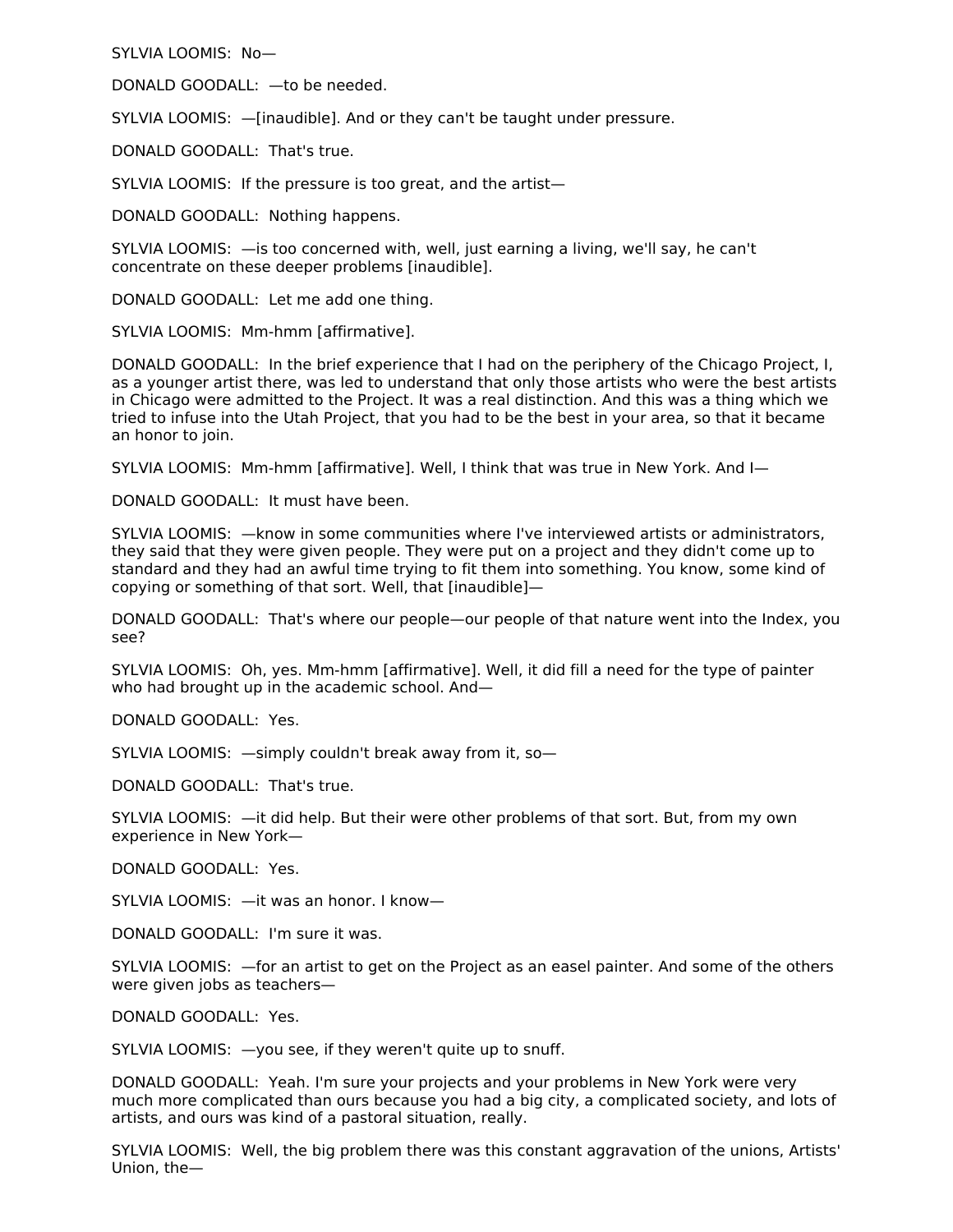DONALD GOODALL: Yes.

SYLVIA LOOMIS: —Artists' Congress. And every time there was one of these cuts in [laughs] the federal budget, why, then there would be all kinds of picket lines and demonstrations and so forth. So [inaudible]—

DONALD GOODALL: Well, have you talked to people in Chicago? They had similar problems, you see?

SYLVIA LOOMIS: I imagine they would in a large city.

DONALD GOODALL: But we did not have such problems.

SYLVIA LOOMIS: No. Well, it didn't exist in New Mexico or in any place in the Southwest—

DONALD GOODALL: Yeah.

SYLVIA LOOMIS: —as far as I've been able to discover. But I know from my own experience that it did happen in New York.

DONALD GOODALL: It must have been serious.

SYLVIA LOOMIS: Mm-hmm [affirmative]. Yes.

DONALD GOODALL: Yeah.

SYLVIA LOOMIS: Well, we're just about at the end of our tape. I wonder if there are any summary comments that you would like to make that we haven't. I think we've covered it pretty well. And I'm extremely grateful for this information about Utah, because we've had so little about it.

[01:00:08]

DONALD GOODALL: If I am able to localize documents, programs, exhibition schedules, and so on from that period, I'll send them to you.

SYLVIA LOOMIS: Well, we'd certainly be glad to have any of the original archival material. But—

DONALD GOODALL: I think that the strength—one of the strengths of the Utah Project as I sought to underline it before, was the fact that it was multiple in character. And that if we didn't get them one way, through the exhibition program, they came in to listen to music. You may be interested in an anecdote at the end of your tape.

SYLVIA LOOMIS: Mm-hmm [affirmative].

DONALD GOODALL: Among other things we did was the desire to encourage local art. This was a period of primitivism as you may remember. And we felt that we had discovered a major primitive in the person of one Francis X. Horspool. Frances X. was a retired railway fireman whose father had been one of the Utah pioneers. Frances X. himself was an octogenarian. We held a formal reception for his exhibition, at which the governor and local dignitaries formed the receiving line with Mr. Horspool. During the course of the receiving activity, the man next to Mr. Horspool turned to him and said, Mr. Horspool, are your pictures for sale? Mr. Horspool rattled his false teeth and said, Yep. And the man said, Then how much are they? Mr. Horspool replied promptly, A dollar a square inch. And the man next to him thought for a moment and said, For that I could buy a Cézanne. And Mr. Horspool, thinking this was some competitor down the street said, Go buy one of his then. Mine are a dollar a square inch. [Sylvia Loomis laughs.] End of story.

SYLVIA LOOMIS: And he was one of the artists on your—

DONALD GOODALL: No, no. He was a visitor. Periodically we went—you see, we exhibited persons very frequently—persons other than those not on the Project—other than those on the Project.

SYLVIA LOOMIS: Mm-hmm [affirmative].

DONALD GOODALL: The point being that this was supposed to be an arena for the best artist being produced in the area. And these truly fantastic pictures of Mr. Horspool's formed a